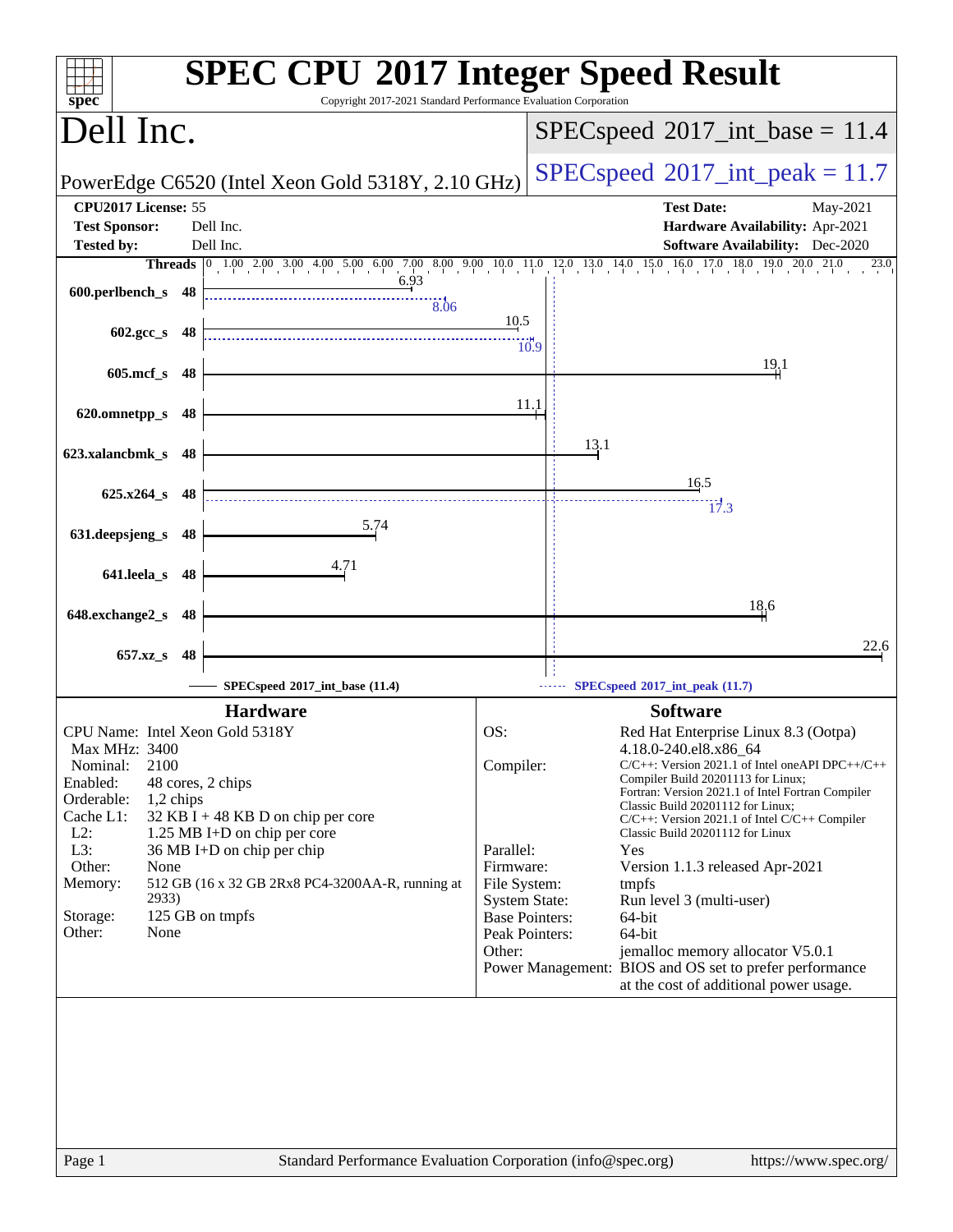| <b>SPEC CPU®2017 Integer Speed Result</b><br>spec<br>Copyright 2017-2021 Standard Performance Evaluation Corporation |                |                |              |                |              |                |                                            |                |                |                   |                |              |                                        |              |
|----------------------------------------------------------------------------------------------------------------------|----------------|----------------|--------------|----------------|--------------|----------------|--------------------------------------------|----------------|----------------|-------------------|----------------|--------------|----------------------------------------|--------------|
| Dell Inc.                                                                                                            |                |                |              |                |              |                | $SPEC speed^{\circ}2017\_int\_base = 11.4$ |                |                |                   |                |              |                                        |              |
| $SPEC speed$ <sup>®</sup> $2017$ _int_peak = 11.7<br>PowerEdge C6520 (Intel Xeon Gold 5318Y, 2.10 GHz)               |                |                |              |                |              |                |                                            |                |                |                   |                |              |                                        |              |
| CPU2017 License: 55                                                                                                  |                |                |              |                |              |                |                                            |                |                | <b>Test Date:</b> |                |              | May-2021                               |              |
| <b>Test Sponsor:</b>                                                                                                 | Dell Inc.      |                |              |                |              |                |                                            |                |                |                   |                |              | Hardware Availability: Apr-2021        |              |
| <b>Tested by:</b>                                                                                                    | Dell Inc.      |                |              |                |              |                |                                            |                |                |                   |                |              | <b>Software Availability:</b> Dec-2020 |              |
| <b>Results Table</b>                                                                                                 |                |                |              |                |              |                |                                            |                |                |                   |                |              |                                        |              |
|                                                                                                                      |                |                |              | <b>Base</b>    |              |                |                                            |                |                |                   | <b>Peak</b>    |              |                                        |              |
| <b>Benchmark</b>                                                                                                     | <b>Threads</b> | <b>Seconds</b> | <b>Ratio</b> | <b>Seconds</b> | <b>Ratio</b> | <b>Seconds</b> | Ratio                                      | <b>Threads</b> | <b>Seconds</b> | <b>Ratio</b>      | <b>Seconds</b> | <b>Ratio</b> | <b>Seconds</b>                         | <b>Ratio</b> |
| 600.perlbench_s                                                                                                      | 48             | 256            | 6.93         | 255            | 6.96         |                |                                            | 48             | 220            | 8.06              | 219            | 8.09         |                                        |              |
| $602.\text{gcc}\_\text{s}$                                                                                           | 48             | 380            | 10.5         | 380            | 10.5         |                |                                            | 48             | 362            | 11.0              | 365            | <b>10.9</b>  |                                        |              |
| $605$ .mcf s                                                                                                         | 48             | 246            | 19.2         | 247            | 19.1         |                |                                            | 48             | 246            | 19.2              | 247            | <b>19.1</b>  |                                        |              |
| 620.omnetpp_s                                                                                                        | 48             | 143            | 11.4         | 147            | 11.1         |                |                                            | 48             | 143            | 11.4              | 147            | 11.1         |                                        |              |
| 623.xalancbmk s                                                                                                      | 48             | 108            | 13.1         | 108            | 13.2         |                |                                            | 48             | 108            | 13.1              | 108            | 13.2         |                                        |              |
| $625.x264$ s                                                                                                         | 48             | 107            | 16.5         | 107            | 16.6         |                |                                            | 48             | 102            | 17.3              | 102            | 17.3         |                                        |              |
| 631.deepsjeng_s                                                                                                      | 48             | 249            | 5.74         | 249            | 5.74         |                |                                            | 48             | 249            | 5.74              | 249            | 5.74         |                                        |              |
| 641.leela s                                                                                                          | 48             | 362            | 4.71         | 362            | 4.72         |                |                                            | 48             | 362            | 4.71              | 362            | 4.72         |                                        |              |
| 648.exchange2_s                                                                                                      | 48             | 158            | 18.6         | 157            | 18.8         |                |                                            | 48             | 158            | 18.6              | 157            | 18.8         |                                        |              |
| $657.xz$ <sub>S</sub>                                                                                                | 48             | 273            | 22.6         | 273            | 22.6         |                |                                            | 48             | 273            | 22.6              | 273            | 22.6         |                                        |              |

**[SPECspeed](http://www.spec.org/auto/cpu2017/Docs/result-fields.html#SPECspeed2017intbase)[2017\\_int\\_base =](http://www.spec.org/auto/cpu2017/Docs/result-fields.html#SPECspeed2017intbase) 11.4 [SPECspeed](http://www.spec.org/auto/cpu2017/Docs/result-fields.html#SPECspeed2017intpeak)[2017\\_int\\_peak =](http://www.spec.org/auto/cpu2017/Docs/result-fields.html#SPECspeed2017intpeak) 11.7**

Results appear in the [order in which they were run.](http://www.spec.org/auto/cpu2017/Docs/result-fields.html#RunOrder) Bold underlined text [indicates a median measurement.](http://www.spec.org/auto/cpu2017/Docs/result-fields.html#Median)

#### **[Operating System Notes](http://www.spec.org/auto/cpu2017/Docs/result-fields.html#OperatingSystemNotes)**

Stack size set to unlimited using "ulimit -s unlimited"

### **[Environment Variables Notes](http://www.spec.org/auto/cpu2017/Docs/result-fields.html#EnvironmentVariablesNotes)**

```
Environment variables set by runcpu before the start of the run:
KMP_AFFINITY = "granularity=fine,scatter"
LD_LIBRARY_PATH =
      "/mnt/ramdisk/cpu2017-1.1.7-ic2021.1/lib/intel64:/mnt/ramdisk/cpu2017-1.
      1.7-ic2021.1/je5.0.1-64"
MALLOC_CONF = "retain:true"
OMP_STACKSIZE = "192M"
```
#### **[General Notes](http://www.spec.org/auto/cpu2017/Docs/result-fields.html#GeneralNotes)**

 Binaries compiled on a system with 1x Intel Core i9-7980XE CPU + 64GB RAM memory using Redhat Enterprise Linux 8.0

 NA: The test sponsor attests, as of date of publication, that CVE-2017-5754 (Meltdown) is mitigated in the system as tested and documented. Yes: The test sponsor attests, as of date of publication, that CVE-2017-5753 (Spectre variant 1) is mitigated in the system as tested and documented. Yes: The test sponsor attests, as of date of publication, that CVE-2017-5715 (Spectre variant 2) is mitigated in the system as tested and documented.

 Transparent Huge Pages enabled by default Prior to runcpu invocation

**(Continued on next page)**

| Page 2 | Standard Performance Evaluation Corporation (info@spec.org) | https://www.spec.org/ |
|--------|-------------------------------------------------------------|-----------------------|
|        |                                                             |                       |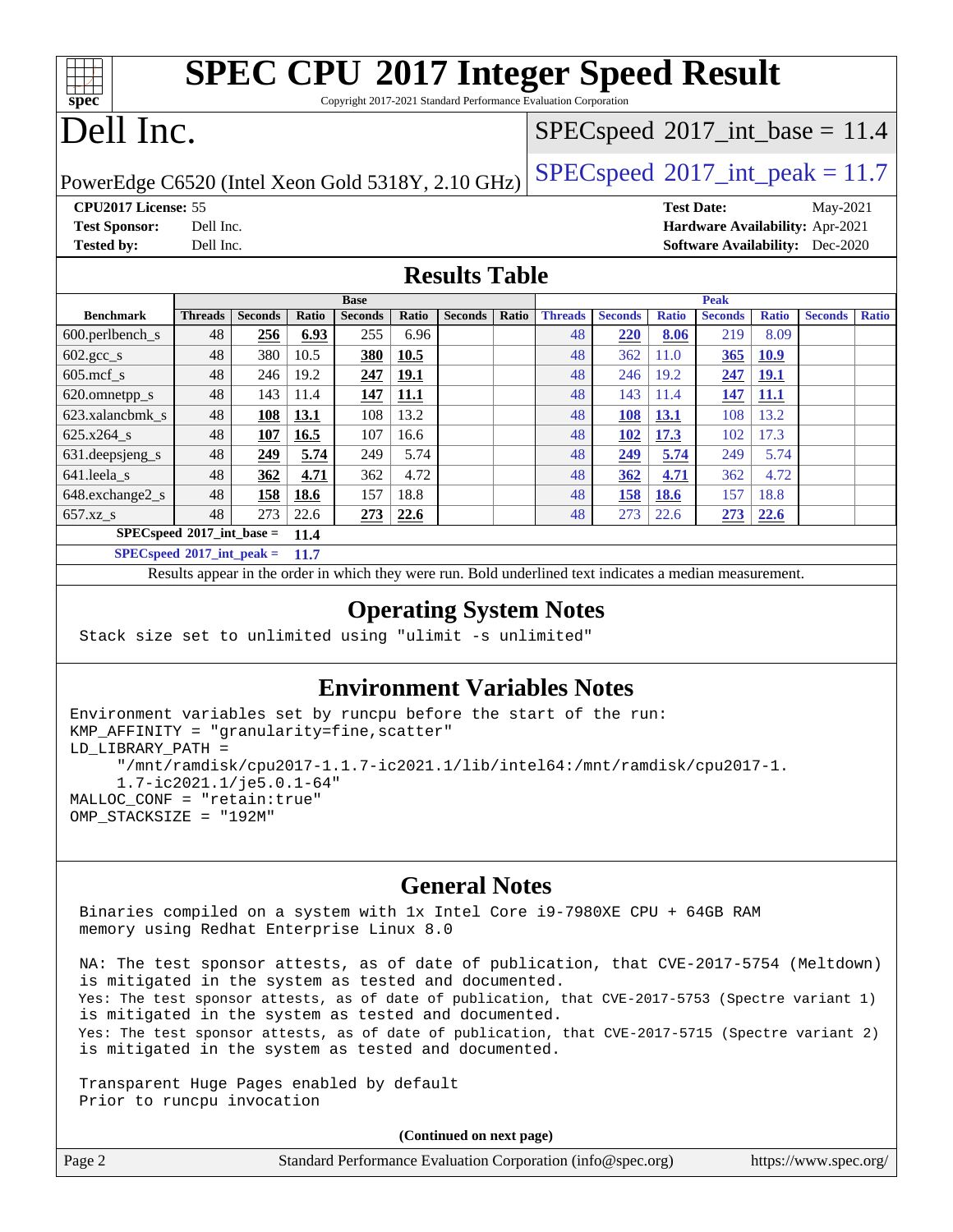| <b>SPEC CPU®2017 Integer Speed Result</b>                                                                                                                                                                                                                                                                                                                                                                                                                                                               |                                                                                                                   |
|---------------------------------------------------------------------------------------------------------------------------------------------------------------------------------------------------------------------------------------------------------------------------------------------------------------------------------------------------------------------------------------------------------------------------------------------------------------------------------------------------------|-------------------------------------------------------------------------------------------------------------------|
| $spec^*$<br>Copyright 2017-2021 Standard Performance Evaluation Corporation                                                                                                                                                                                                                                                                                                                                                                                                                             |                                                                                                                   |
| Dell Inc.                                                                                                                                                                                                                                                                                                                                                                                                                                                                                               | $SPEC speed^{\circ}2017\_int\_base = 11.4$                                                                        |
| PowerEdge C6520 (Intel Xeon Gold 5318Y, 2.10 GHz)                                                                                                                                                                                                                                                                                                                                                                                                                                                       | $SPEC speed^{\circ}2017\_int\_peak = 11.7$                                                                        |
| CPU2017 License: 55<br>Dell Inc.<br><b>Test Sponsor:</b><br><b>Tested by:</b><br>Dell Inc.                                                                                                                                                                                                                                                                                                                                                                                                              | <b>Test Date:</b><br>May-2021<br><b>Hardware Availability: Apr-2021</b><br><b>Software Availability:</b> Dec-2020 |
| <b>General Notes (Continued)</b>                                                                                                                                                                                                                                                                                                                                                                                                                                                                        |                                                                                                                   |
| Filesystem page cache synced and cleared with:<br>sync $i$ echo $3$<br>/proc/sys/vm/drop_caches<br>jemalloc, a general purpose malloc implementation<br>built with the RedHat Enterprise 7.5, and the system compiler gcc 4.8.5<br>sources available from jemalloc.net or https://github.com/jemalloc/jemalloc/releases<br>Benchmark run from a 125 GB ramdisk created with the cmd: "mount -t tmpfs -o size=125G tmpfs /mnt/ramdisk"                                                                   |                                                                                                                   |
| <b>Platform Notes</b>                                                                                                                                                                                                                                                                                                                                                                                                                                                                                   |                                                                                                                   |
| BIOS Settings:<br>Logical Processor : Disabled<br>Virtualization Technology : Disabled<br>System Profile : Custom<br>CPU Power Management : Maximum Performance<br>C1E : Disabled<br>C States : Autonomous<br>Memory Patrol Scrub : Disabled<br>Energy Efficiency Policy : Performance<br>CPU Interconnect Bus Link<br>Power Management : Disabled                                                                                                                                                      |                                                                                                                   |
| Sysinfo program /mnt/ramdisk/cpu2017-1.1.7-ic2021.1/bin/sysinfo<br>Rev: r6538 of 2020-09-24 e8664e66d2d7080afeaa89d4b38e2f1c<br>running on localhost.localdomain Wed May 26 05:35:43 2021                                                                                                                                                                                                                                                                                                               |                                                                                                                   |
| SUT (System Under Test) info as seen by some common utilities.<br>For more information on this section, see<br>https://www.spec.org/cpu2017/Docs/config.html#sysinfo                                                                                                                                                                                                                                                                                                                                    |                                                                                                                   |
| From /proc/cpuinfo<br>model name: $Intel(R)$ Xeon(R) Gold 5318Y CPU @ 2.10GHz<br>"physical id"s (chips)<br>2<br>48 "processors"<br>cores, siblings (Caution: counting these is hw and system dependent. The following<br>excerpts from /proc/cpuinfo might not be reliable. Use with caution.)<br>cpu cores : 24<br>siblings : 24<br>physical 0: cores 0 1 2 3 4 5 6 7 8 9 10 11 12 13 14 15 16 17 18 19 20 21 22 23<br>physical 1: cores 0 1 2 3 4 5 6 7 8 9 10 11 12 13 14 15 16 17 18 19 20 21 22 23 |                                                                                                                   |
| From 1scpu:<br>Architecture:<br>x86_64<br>$CPU$ op-mode(s):<br>$32$ -bit, $64$ -bit                                                                                                                                                                                                                                                                                                                                                                                                                     |                                                                                                                   |
| (Continued on next page)                                                                                                                                                                                                                                                                                                                                                                                                                                                                                |                                                                                                                   |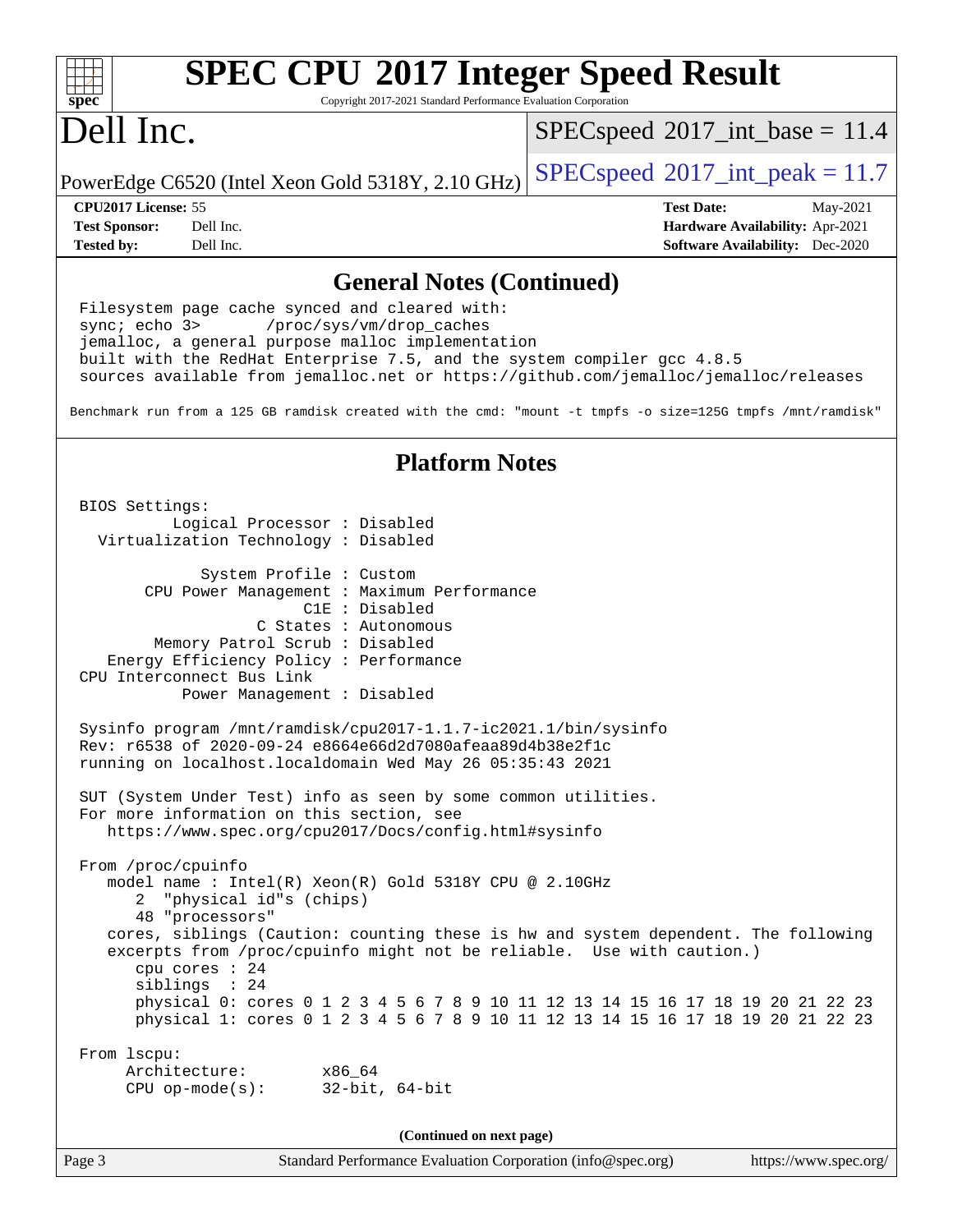| $s\overline{p}\overline{e}\overline{c}$ |                                                      | Copyright 2017-2021 Standard Performance Evaluation Corporation | <b>SPEC CPU®2017 Integer Speed Result</b>                                                                                                                                                                                                                        |  |  |  |  |  |
|-----------------------------------------|------------------------------------------------------|-----------------------------------------------------------------|------------------------------------------------------------------------------------------------------------------------------------------------------------------------------------------------------------------------------------------------------------------|--|--|--|--|--|
| Dell Inc.                               |                                                      |                                                                 | $SPEC speed^{\circ}2017\_int\_base = 11.4$                                                                                                                                                                                                                       |  |  |  |  |  |
|                                         |                                                      | PowerEdge C6520 (Intel Xeon Gold 5318Y, 2.10 GHz)               | $SPEC speed^{\circ}2017\_int\_peak = 11.7$                                                                                                                                                                                                                       |  |  |  |  |  |
|                                         | CPU2017 License: 55                                  |                                                                 | <b>Test Date:</b><br>May-2021                                                                                                                                                                                                                                    |  |  |  |  |  |
| <b>Test Sponsor:</b>                    | Dell Inc.                                            |                                                                 | Hardware Availability: Apr-2021                                                                                                                                                                                                                                  |  |  |  |  |  |
| <b>Tested by:</b>                       | Dell Inc.                                            |                                                                 | <b>Software Availability:</b> Dec-2020                                                                                                                                                                                                                           |  |  |  |  |  |
|                                         | <b>Platform Notes (Continued)</b>                    |                                                                 |                                                                                                                                                                                                                                                                  |  |  |  |  |  |
|                                         | Byte Order:                                          | Little Endian                                                   |                                                                                                                                                                                                                                                                  |  |  |  |  |  |
|                                         | CPU(s):                                              | 48                                                              |                                                                                                                                                                                                                                                                  |  |  |  |  |  |
|                                         | On-line CPU(s) list: $0-47$                          |                                                                 |                                                                                                                                                                                                                                                                  |  |  |  |  |  |
|                                         | Thread( $s$ ) per core:                              | 1<br>24                                                         |                                                                                                                                                                                                                                                                  |  |  |  |  |  |
|                                         | $Core(s)$ per socket:<br>Socket(s):                  | 2                                                               |                                                                                                                                                                                                                                                                  |  |  |  |  |  |
|                                         | NUMA $node(s)$ :                                     | 2                                                               |                                                                                                                                                                                                                                                                  |  |  |  |  |  |
|                                         | Vendor ID:                                           | GenuineIntel                                                    |                                                                                                                                                                                                                                                                  |  |  |  |  |  |
|                                         | CPU family:                                          | 6                                                               |                                                                                                                                                                                                                                                                  |  |  |  |  |  |
|                                         | Model:                                               | 106                                                             |                                                                                                                                                                                                                                                                  |  |  |  |  |  |
|                                         | Model name:                                          | $Intel(R) Xeon(R) Gold 5318Y CPU @ 2.10GHz$<br>6                |                                                                                                                                                                                                                                                                  |  |  |  |  |  |
|                                         | Stepping:<br>CPU MHz:                                | 1978.470                                                        |                                                                                                                                                                                                                                                                  |  |  |  |  |  |
|                                         | BogoMIPS:                                            | 4200.00                                                         |                                                                                                                                                                                                                                                                  |  |  |  |  |  |
|                                         | Virtualization:                                      | $VT - x$                                                        |                                                                                                                                                                                                                                                                  |  |  |  |  |  |
|                                         | L1d cache:                                           | 48K                                                             |                                                                                                                                                                                                                                                                  |  |  |  |  |  |
|                                         | Lli cache:                                           | 32K                                                             |                                                                                                                                                                                                                                                                  |  |  |  |  |  |
|                                         | L2 cache:<br>L3 cache:                               | 1280K<br>36864K                                                 |                                                                                                                                                                                                                                                                  |  |  |  |  |  |
|                                         | NUMA $node0$ $CPU(s)$ :                              | $0 - 23$                                                        |                                                                                                                                                                                                                                                                  |  |  |  |  |  |
|                                         | NUMA nodel CPU(s):                                   | $24 - 47$                                                       |                                                                                                                                                                                                                                                                  |  |  |  |  |  |
|                                         | Flags:                                               |                                                                 | fpu vme de pse tsc msr pae mce cx8 apic sep mtrr pge mca cmov                                                                                                                                                                                                    |  |  |  |  |  |
|                                         |                                                      |                                                                 | pat pse36 clflush dts acpi mmx fxsr sse sse2 ss ht tm pbe syscall nx pdpelgb rdtscp<br>lm constant_tsc art arch_perfmon pebs bts rep_good nopl xtopology nonstop_tsc cpuid<br>aperfmperf pni pclmulqdq dtes64 monitor ds_cpl vmx smx est tm2 ssse3 sdbg fma cx16 |  |  |  |  |  |
|                                         |                                                      |                                                                 | xtpr pdcm pcid dca sse4_1 sse4_2 x2apic movbe popcnt tsc_deadline_timer aes xsave<br>avx f16c rdrand lahf_lm abm 3dnowprefetch cpuid_fault epb cat_13 invpcid_single<br>intel_ppin ssbd mba ibrs ibpb stibp ibrs_enhanced fsgsbase tsc_adjust bmil hle avx2      |  |  |  |  |  |
|                                         |                                                      |                                                                 | smep bmi2 erms invpcid cqm rdt_a avx512f avx512dq rdseed adx smap avx512ifma<br>clflushopt clwb intel_pt avx512cd sha_ni avx512bw avx512vl xsaveopt xsavec xgetbvl                                                                                               |  |  |  |  |  |
|                                         |                                                      |                                                                 | xsaves cqm_llc cqm_occup_llc cqm_mbm_total cqm_mbm_local split_lock_detect wbnoinvd<br>dtherm ida arat pln pts avx512vbmi umip pku ospke avx512_vbmi2 gfni vaes vpclmulqdq                                                                                       |  |  |  |  |  |
|                                         | arch_capabilities                                    |                                                                 | avx512_vnni avx512_bitalg tme avx512_vpopcntdq la57 rdpid md_clear pconfig flush_l1d                                                                                                                                                                             |  |  |  |  |  |
|                                         | /proc/cpuinfo cache data<br>cache size : 36864 KB    |                                                                 |                                                                                                                                                                                                                                                                  |  |  |  |  |  |
|                                         | physical chip.                                       |                                                                 | From numactl --hardware WARNING: a numactl 'node' might or might not correspond to a                                                                                                                                                                             |  |  |  |  |  |
|                                         | $available: 2 nodes (0-1)$<br>node 0 size: 247886 MB |                                                                 | node 0 cpus: 0 1 2 3 4 5 6 7 8 9 10 11 12 13 14 15 16 17 18 19 20 21 22 23                                                                                                                                                                                       |  |  |  |  |  |
|                                         | node 0 free: 248000 MB<br>node 1 size: 248010 MB     |                                                                 | node 1 cpus: 24 25 26 27 28 29 30 31 32 33 34 35 36 37 38 39 40 41 42 43 44 45 46 47                                                                                                                                                                             |  |  |  |  |  |
|                                         | node 1 free: 257334 MB                               |                                                                 |                                                                                                                                                                                                                                                                  |  |  |  |  |  |

**(Continued on next page)**

Page 4 Standard Performance Evaluation Corporation [\(info@spec.org\)](mailto:info@spec.org) <https://www.spec.org/>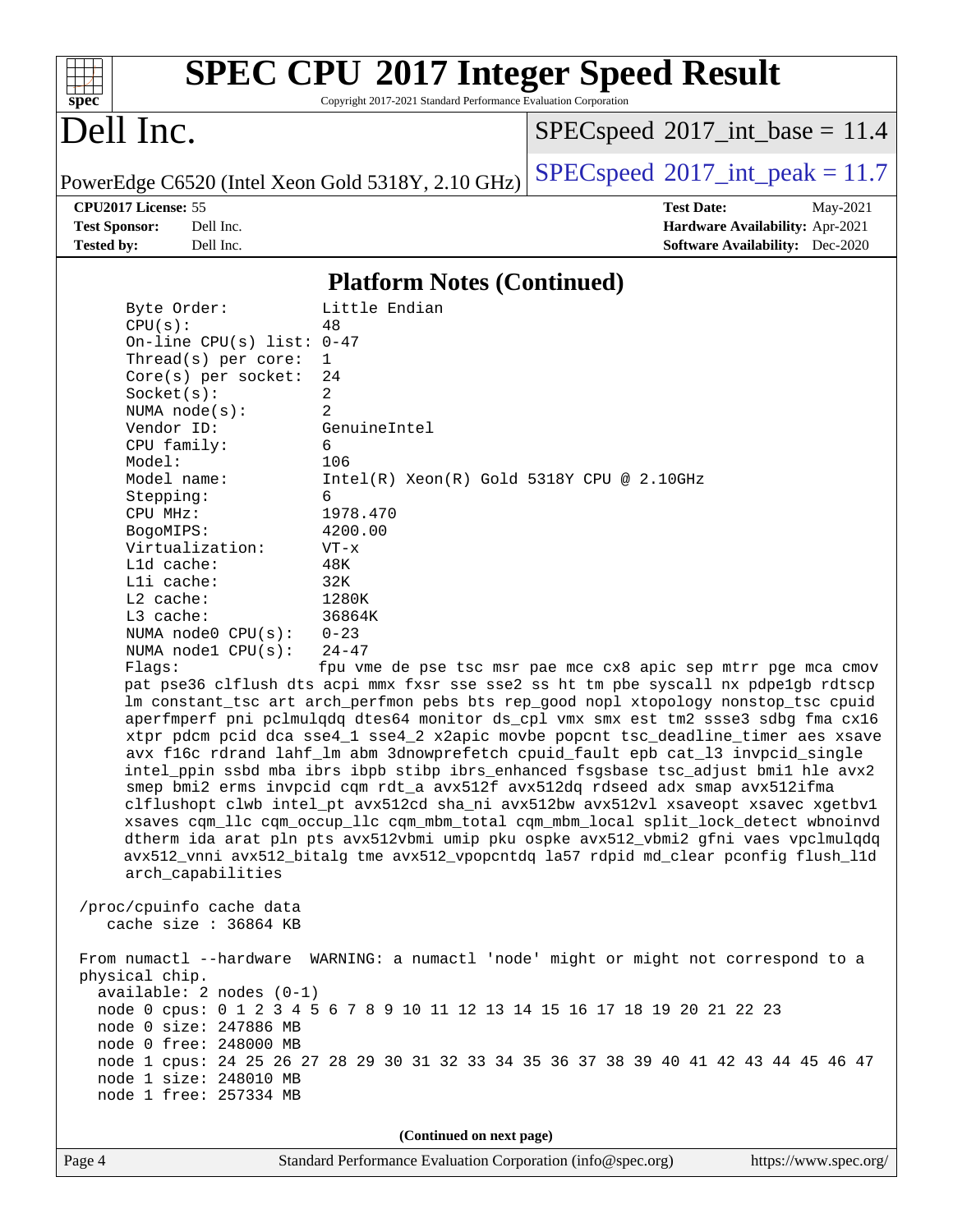| $spec^*$                                                         | <b>SPEC CPU®2017 Integer Speed Result</b><br>Copyright 2017-2021 Standard Performance Evaluation Corporation                                                                                                                                                                                                                                                                                                                                 |                                                                                                                                           |  |  |  |  |  |
|------------------------------------------------------------------|----------------------------------------------------------------------------------------------------------------------------------------------------------------------------------------------------------------------------------------------------------------------------------------------------------------------------------------------------------------------------------------------------------------------------------------------|-------------------------------------------------------------------------------------------------------------------------------------------|--|--|--|--|--|
| Dell Inc.                                                        |                                                                                                                                                                                                                                                                                                                                                                                                                                              | $SPEC speed^{\circ}2017\_int\_base = 11.4$                                                                                                |  |  |  |  |  |
|                                                                  | PowerEdge C6520 (Intel Xeon Gold 5318Y, 2.10 GHz)                                                                                                                                                                                                                                                                                                                                                                                            | $SPEC speed^{\circ}2017\_int\_peak = 11.7$                                                                                                |  |  |  |  |  |
| CPU2017 License: 55<br><b>Test Sponsor:</b><br><b>Tested by:</b> | Dell Inc.<br>Dell Inc.                                                                                                                                                                                                                                                                                                                                                                                                                       | <b>Test Date:</b><br>May-2021<br>Hardware Availability: Apr-2021<br><b>Software Availability:</b> Dec-2020                                |  |  |  |  |  |
|                                                                  | <b>Platform Notes (Continued)</b>                                                                                                                                                                                                                                                                                                                                                                                                            |                                                                                                                                           |  |  |  |  |  |
| node distances:                                                  |                                                                                                                                                                                                                                                                                                                                                                                                                                              |                                                                                                                                           |  |  |  |  |  |
| node<br>$\overline{0}$<br>0:<br>10<br>1:<br>20                   | 1<br>20<br>10                                                                                                                                                                                                                                                                                                                                                                                                                                |                                                                                                                                           |  |  |  |  |  |
| From /proc/meminfo<br>MemTotal:<br>Hugepagesize:                 | 527809648 kB<br>HugePages_Total:<br>0<br>2048 kB                                                                                                                                                                                                                                                                                                                                                                                             |                                                                                                                                           |  |  |  |  |  |
|                                                                  |                                                                                                                                                                                                                                                                                                                                                                                                                                              |                                                                                                                                           |  |  |  |  |  |
|                                                                  | /sbin/tuned-adm active<br>Current active profile: throughput-performance                                                                                                                                                                                                                                                                                                                                                                     |                                                                                                                                           |  |  |  |  |  |
| os-release:<br>$ID="rhe1"$                                       | From /etc/*release* /etc/*version*<br>NAME="Red Hat Enterprise Linux"<br>VERSION="8.3 (Ootpa)"<br>ID_LIKE="fedora"<br>VERSION_ID="8.3"<br>PLATFORM_ID="platform:el8"<br>PRETTY_NAME="Red Hat Enterprise Linux 8.3 (Ootpa)"<br>ANSI_COLOR="0;31"<br>redhat-release: Red Hat Enterprise Linux release 8.3 (Ootpa)<br>system-release: Red Hat Enterprise Linux release 8.3 (Ootpa)<br>system-release-cpe: cpe:/o:redhat:enterprise_linux:8.3:ga |                                                                                                                                           |  |  |  |  |  |
| uname $-a$ :                                                     | x86_64 x86_64 x86_64 GNU/Linux                                                                                                                                                                                                                                                                                                                                                                                                               | Linux localhost.localdomain 4.18.0-240.el8.x86_64 #1 SMP Wed Sep 23 05:13:10 EDT 2020                                                     |  |  |  |  |  |
|                                                                  | Kernel self-reported vulnerability status:                                                                                                                                                                                                                                                                                                                                                                                                   |                                                                                                                                           |  |  |  |  |  |
|                                                                  | CVE-2018-12207 (iTLB Multihit):<br>CVE-2018-3620 (L1 Terminal Fault):<br>Microarchitectural Data Sampling:<br>CVE-2017-5754 (Meltdown):<br>CVE-2018-3639 (Speculative Store Bypass):                                                                                                                                                                                                                                                         | Not affected<br>Not affected<br>Not affected<br>Not affected<br>Mitigation: Speculative Store<br>Bypass disabled via prctl and<br>seccomp |  |  |  |  |  |
|                                                                  | CVE-2017-5753 (Spectre variant 1):                                                                                                                                                                                                                                                                                                                                                                                                           | Mitigation: usercopy/swapgs<br>barriers and __user pointer<br>sanitization                                                                |  |  |  |  |  |
|                                                                  | $CVE-2017-5715$ (Spectre variant 2):                                                                                                                                                                                                                                                                                                                                                                                                         | Mitigation: Enhanced IBRS, IBPB:<br>conditional, RSB filling                                                                              |  |  |  |  |  |
|                                                                  | CVE-2020-0543 (Special Register Buffer Data Sampling): Not affected<br>CVE-2019-11135 (TSX Asynchronous Abort):                                                                                                                                                                                                                                                                                                                              | Not affected                                                                                                                              |  |  |  |  |  |
|                                                                  | (Continued on next page)                                                                                                                                                                                                                                                                                                                                                                                                                     |                                                                                                                                           |  |  |  |  |  |
| Page 5                                                           | Standard Performance Evaluation Corporation (info@spec.org)                                                                                                                                                                                                                                                                                                                                                                                  | https://www.spec.org/                                                                                                                     |  |  |  |  |  |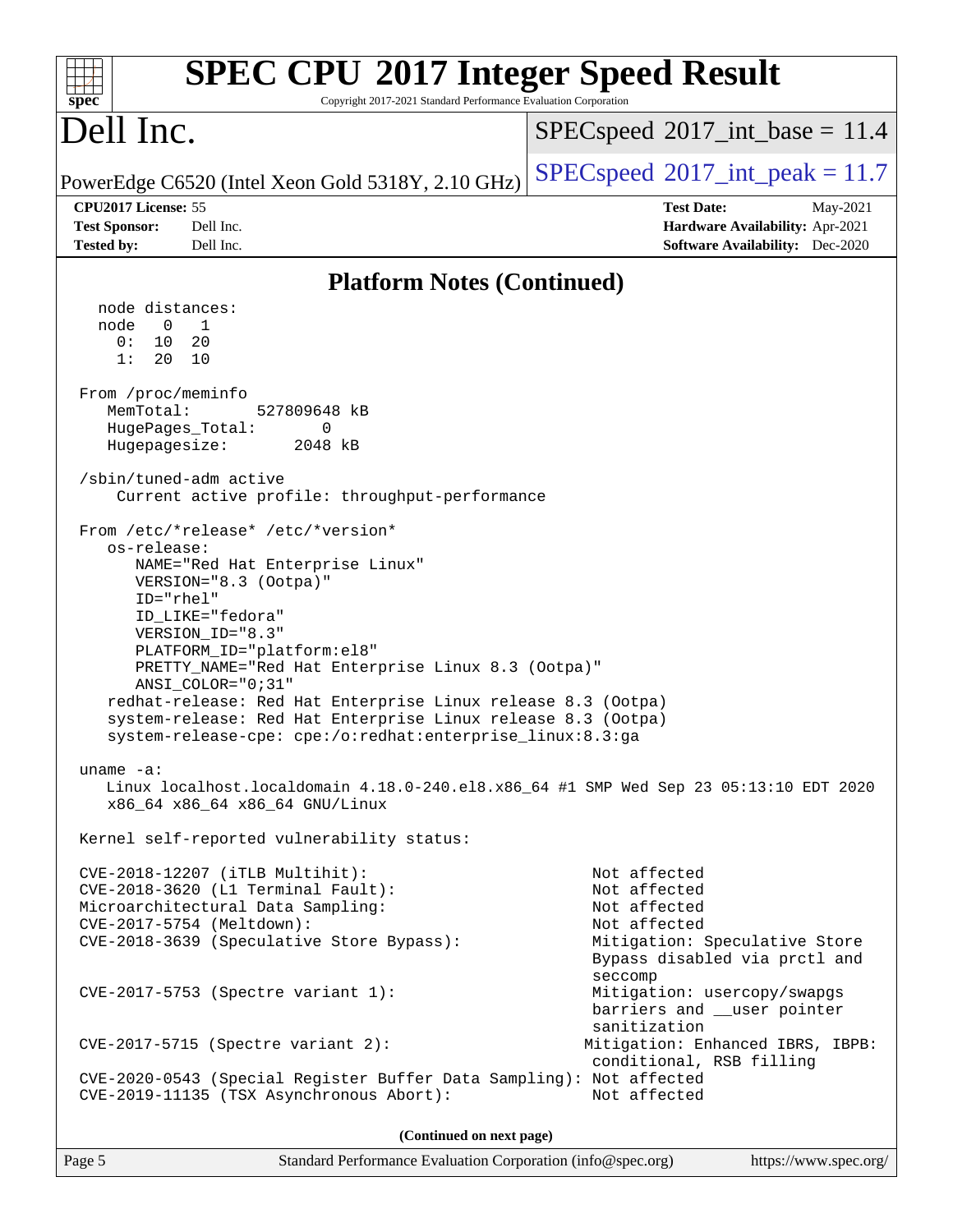| <b>SPEC CPU®2017 Integer Speed Result</b><br>Copyright 2017-2021 Standard Performance Evaluation Corporation<br>$spec^*$                                                                                                                                                                                                                                                                                                                                                                                                                                                         |                                                                                                            |
|----------------------------------------------------------------------------------------------------------------------------------------------------------------------------------------------------------------------------------------------------------------------------------------------------------------------------------------------------------------------------------------------------------------------------------------------------------------------------------------------------------------------------------------------------------------------------------|------------------------------------------------------------------------------------------------------------|
| Dell Inc.                                                                                                                                                                                                                                                                                                                                                                                                                                                                                                                                                                        | $SPEC speed^{\circ}2017\_int\_base = 11.4$                                                                 |
| PowerEdge C6520 (Intel Xeon Gold 5318Y, 2.10 GHz)                                                                                                                                                                                                                                                                                                                                                                                                                                                                                                                                | $SPEC speed^{\circ}2017\_int\_peak = 11.7$                                                                 |
| CPU2017 License: 55<br><b>Test Sponsor:</b><br>Dell Inc.<br><b>Tested by:</b><br>Dell Inc.                                                                                                                                                                                                                                                                                                                                                                                                                                                                                       | <b>Test Date:</b><br>May-2021<br>Hardware Availability: Apr-2021<br><b>Software Availability:</b> Dec-2020 |
| <b>Platform Notes (Continued)</b>                                                                                                                                                                                                                                                                                                                                                                                                                                                                                                                                                |                                                                                                            |
| run-level 3 May 26 05:29                                                                                                                                                                                                                                                                                                                                                                                                                                                                                                                                                         |                                                                                                            |
| SPEC is set to: /mnt/ramdisk/cpu2017-1.1.7-ic2021.1<br>Size Used Avail Use% Mounted on<br>Filesystem<br>Type<br>tmpfs 125G 4.4G 121G<br>tmpfs<br>From /sys/devices/virtual/dmi/id<br>Vendor:<br>Dell Inc.<br>PowerEdge C6520<br>Product:                                                                                                                                                                                                                                                                                                                                         | 4% /mnt/ramdisk                                                                                            |
| Product Family: PowerEdge                                                                                                                                                                                                                                                                                                                                                                                                                                                                                                                                                        |                                                                                                            |
| Additional information from dmidecode follows. WARNING: Use caution when you interpret<br>this section. The 'dmidecode' program reads system data which is "intended to allow<br>hardware to be accurately determined", but the intent may not be met, as there are<br>frequent changes to hardware, firmware, and the "DMTF SMBIOS" standard.<br>Memory:<br>6x 002C00B3002C 18ASF4G72PDZ-3G2E1 32 GB 2 rank 3200, configured at 2933<br>10x 00AD063200AD HMAA4GR7AJR8N-XN 32 GB 2 rank 3200, configured at 2933<br>BIOS:<br>Dell Inc.<br>BIOS Vendor:<br>BIOS Version:<br>1.1.3 |                                                                                                            |
| BIOS Date:<br>04/27/2021<br>BIOS Revision:<br>1.1                                                                                                                                                                                                                                                                                                                                                                                                                                                                                                                                |                                                                                                            |
| (End of data from sysinfo program)                                                                                                                                                                                                                                                                                                                                                                                                                                                                                                                                               |                                                                                                            |
| <b>Compiler Version Notes</b>                                                                                                                                                                                                                                                                                                                                                                                                                                                                                                                                                    |                                                                                                            |
| 600.perlbench_s(peak)<br>С                                                                                                                                                                                                                                                                                                                                                                                                                                                                                                                                                       |                                                                                                            |
| Intel(R) C Intel(R) 64 Compiler Classic for applications running on $Intel(R)$<br>64, Version 2021.1 Build 20201112_000000<br>Copyright (C) 1985-2020 Intel Corporation. All rights reserved.                                                                                                                                                                                                                                                                                                                                                                                    |                                                                                                            |
| 600.perlbench_s(base) 602.gcc_s(base, peak) 605.mcf_s(base, peak)<br>C<br>625.x264_s(base, peak) 657.xz_s(base, peak)                                                                                                                                                                                                                                                                                                                                                                                                                                                            |                                                                                                            |
| Intel(R) oneAPI DPC++/C++ Compiler for applications running on Intel(R) 64,<br>Version 2021.1 Build 20201113<br>Copyright (C) 1985-2020 Intel Corporation. All rights reserved.                                                                                                                                                                                                                                                                                                                                                                                                  |                                                                                                            |
| (Continued on next page)                                                                                                                                                                                                                                                                                                                                                                                                                                                                                                                                                         |                                                                                                            |
| Standard Performance Evaluation Corporation (info@spec.org)<br>Page 6                                                                                                                                                                                                                                                                                                                                                                                                                                                                                                            | https://www.spec.org/                                                                                      |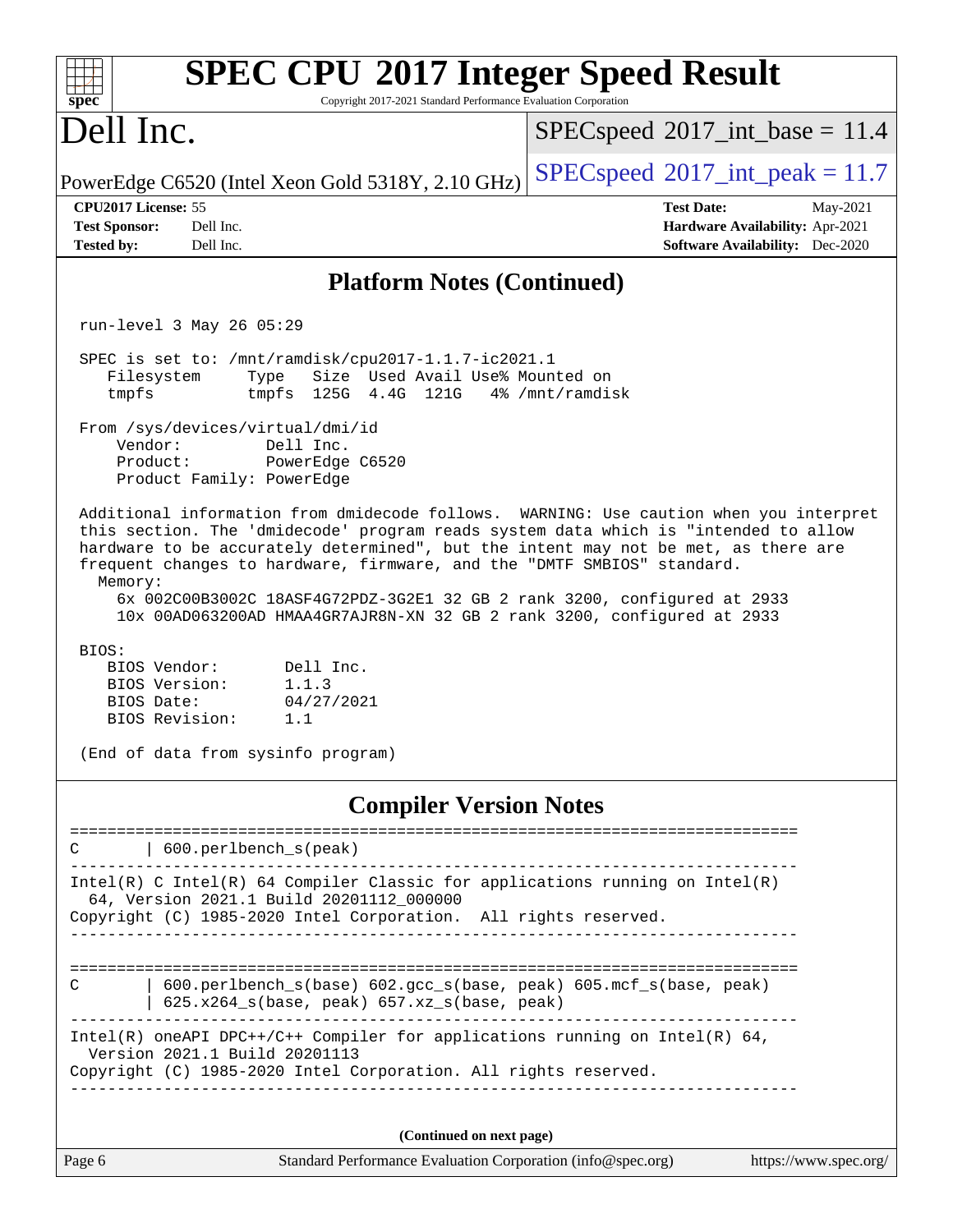| spec <sup>®</sup>                                                |                                          | Copyright 2017-2021 Standard Performance Evaluation Corporation                                                      | <b>SPEC CPU®2017 Integer Speed Result</b>                                      |                                                                                       |
|------------------------------------------------------------------|------------------------------------------|----------------------------------------------------------------------------------------------------------------------|--------------------------------------------------------------------------------|---------------------------------------------------------------------------------------|
| Dell Inc.                                                        |                                          |                                                                                                                      | $SPEC speed^{\circ}2017\_int\_base = 11.4$                                     |                                                                                       |
|                                                                  |                                          | PowerEdge C6520 (Intel Xeon Gold 5318Y, 2.10 GHz)                                                                    | $SPEC speed^{\circ}2017\_int\_peak = 11.7$                                     |                                                                                       |
| CPU2017 License: 55<br><b>Test Sponsor:</b><br><b>Tested by:</b> | Dell Inc.<br>Dell Inc.                   |                                                                                                                      | <b>Test Date:</b>                                                              | May-2021<br>Hardware Availability: Apr-2021<br><b>Software Availability:</b> Dec-2020 |
|                                                                  |                                          | <b>Compiler Version Notes (Continued)</b>                                                                            |                                                                                |                                                                                       |
|                                                                  | 600.perlbench_s(peak)                    |                                                                                                                      |                                                                                |                                                                                       |
|                                                                  | 64, Version 2021.1 Build 20201112_000000 | Copyright (C) 1985-2020 Intel Corporation. All rights reserved.                                                      | Intel(R) C Intel(R) 64 Compiler Classic for applications running on Intel(R)   |                                                                                       |
| C                                                                |                                          | 625.x264_s(base, peak) 657.xz_s(base, peak)                                                                          | 600.perlbench_s(base) 602.gcc_s(base, peak) 605.mcf_s(base, peak)              |                                                                                       |
|                                                                  | Version 2021.1 Build 20201113            | Copyright (C) 1985-2020 Intel Corporation. All rights reserved.                                                      | Intel(R) oneAPI DPC++/C++ Compiler for applications running on Intel(R) $64$ , |                                                                                       |
| $C++$                                                            |                                          | 620.omnetpp_s(base, peak) 623.xalancbmk_s(base, peak)<br>631.deepsjeng_s(base, peak) 641.leela_s(base, peak)         |                                                                                |                                                                                       |
|                                                                  | Version 2021.1 Build 20201113            | Copyright (C) 1985-2020 Intel Corporation. All rights reserved.                                                      | Intel(R) oneAPI DPC++/C++ Compiler for applications running on Intel(R) $64$ , |                                                                                       |
|                                                                  | Fortran   648. exchange 2_s (base, peak) |                                                                                                                      |                                                                                |                                                                                       |
|                                                                  |                                          | Intel(R) 64, Version 2021.1 Build 20201112_000000<br>Copyright (C) 1985-2020 Intel Corporation. All rights reserved. | $Intel(R)$ Fortran Intel(R) 64 Compiler Classic for applications running on    |                                                                                       |
|                                                                  |                                          | <b>Base Compiler Invocation</b>                                                                                      |                                                                                |                                                                                       |
| C benchmarks:<br>icx                                             |                                          |                                                                                                                      |                                                                                |                                                                                       |
| $C_{++}$ benchmarks:<br>icpx                                     |                                          |                                                                                                                      |                                                                                |                                                                                       |

[Fortran benchmarks](http://www.spec.org/auto/cpu2017/Docs/result-fields.html#Fortranbenchmarks): [ifort](http://www.spec.org/cpu2017/results/res2021q3/cpu2017-20210618-27116.flags.html#user_FCbase_intel_ifort_8111460550e3ca792625aed983ce982f94888b8b503583aa7ba2b8303487b4d8a21a13e7191a45c5fd58ff318f48f9492884d4413fa793fd88dd292cad7027ca)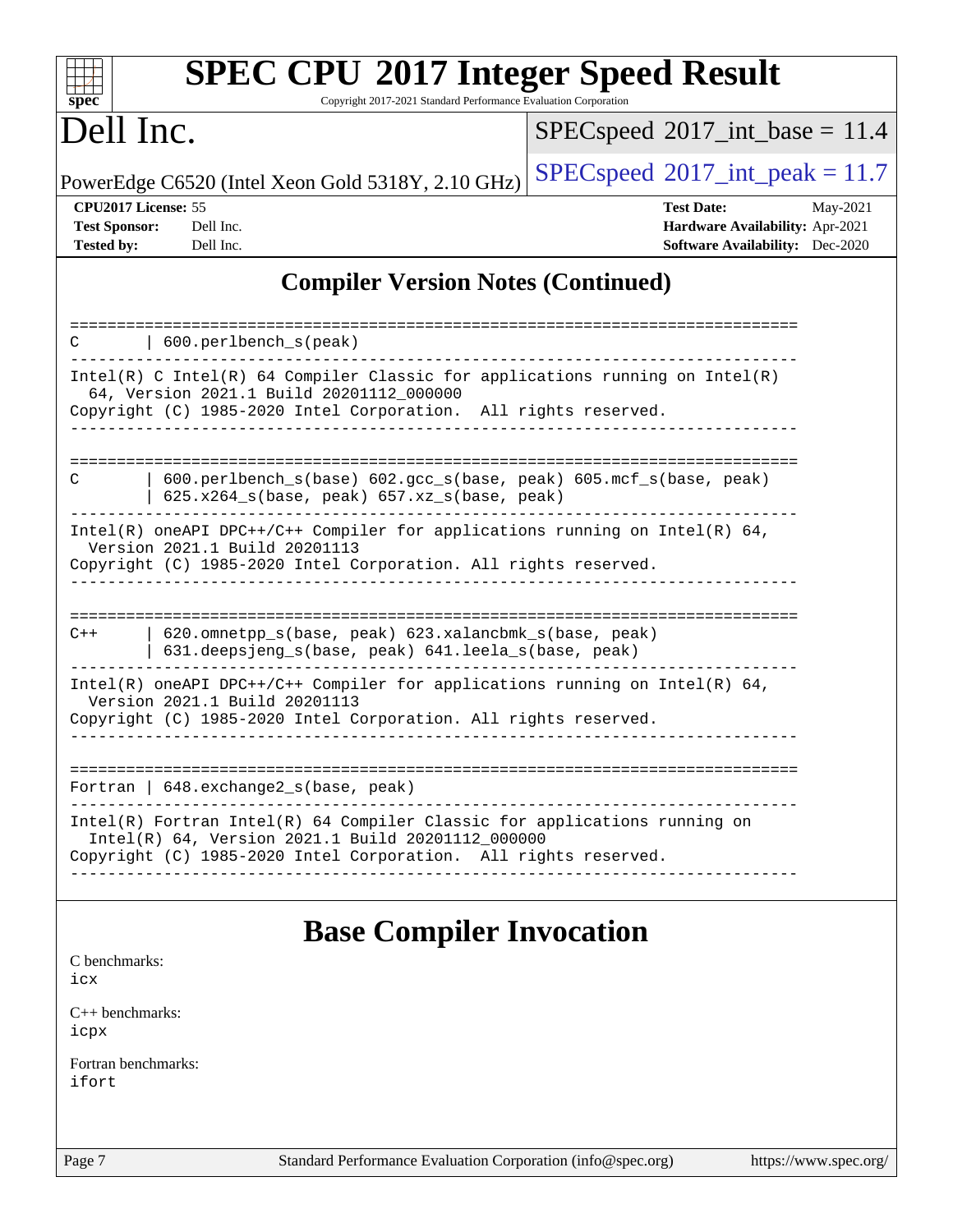

# **[SPEC CPU](http://www.spec.org/auto/cpu2017/Docs/result-fields.html#SPECCPU2017IntegerSpeedResult)[2017 Integer Speed Result](http://www.spec.org/auto/cpu2017/Docs/result-fields.html#SPECCPU2017IntegerSpeedResult)**

Copyright 2017-2021 Standard Performance Evaluation Corporation

# Dell Inc.

 $SPECspeed^{\circ}2017\_int\_base = 11.4$  $SPECspeed^{\circ}2017\_int\_base = 11.4$ 

PowerEdge C6520 (Intel Xeon Gold 5318Y, 2.10 GHz)  $\left|$  [SPECspeed](http://www.spec.org/auto/cpu2017/Docs/result-fields.html#SPECspeed2017intpeak)®[2017\\_int\\_peak = 1](http://www.spec.org/auto/cpu2017/Docs/result-fields.html#SPECspeed2017intpeak)1.7

**[CPU2017 License:](http://www.spec.org/auto/cpu2017/Docs/result-fields.html#CPU2017License)** 55 **[Test Date:](http://www.spec.org/auto/cpu2017/Docs/result-fields.html#TestDate)** May-2021 **[Test Sponsor:](http://www.spec.org/auto/cpu2017/Docs/result-fields.html#TestSponsor)** Dell Inc. **[Hardware Availability:](http://www.spec.org/auto/cpu2017/Docs/result-fields.html#HardwareAvailability)** Apr-2021 **[Tested by:](http://www.spec.org/auto/cpu2017/Docs/result-fields.html#Testedby)** Dell Inc. **[Software Availability:](http://www.spec.org/auto/cpu2017/Docs/result-fields.html#SoftwareAvailability)** Dec-2020

## **[Base Portability Flags](http://www.spec.org/auto/cpu2017/Docs/result-fields.html#BasePortabilityFlags)**

 600.perlbench\_s: [-DSPEC\\_LP64](http://www.spec.org/cpu2017/results/res2021q3/cpu2017-20210618-27116.flags.html#b600.perlbench_s_basePORTABILITY_DSPEC_LP64) [-DSPEC\\_LINUX\\_X64](http://www.spec.org/cpu2017/results/res2021q3/cpu2017-20210618-27116.flags.html#b600.perlbench_s_baseCPORTABILITY_DSPEC_LINUX_X64) 602.gcc\_s: [-DSPEC\\_LP64](http://www.spec.org/cpu2017/results/res2021q3/cpu2017-20210618-27116.flags.html#suite_basePORTABILITY602_gcc_s_DSPEC_LP64) 605.mcf\_s: [-DSPEC\\_LP64](http://www.spec.org/cpu2017/results/res2021q3/cpu2017-20210618-27116.flags.html#suite_basePORTABILITY605_mcf_s_DSPEC_LP64) 620.omnetpp\_s: [-DSPEC\\_LP64](http://www.spec.org/cpu2017/results/res2021q3/cpu2017-20210618-27116.flags.html#suite_basePORTABILITY620_omnetpp_s_DSPEC_LP64) 623.xalancbmk\_s: [-DSPEC\\_LP64](http://www.spec.org/cpu2017/results/res2021q3/cpu2017-20210618-27116.flags.html#suite_basePORTABILITY623_xalancbmk_s_DSPEC_LP64) [-DSPEC\\_LINUX](http://www.spec.org/cpu2017/results/res2021q3/cpu2017-20210618-27116.flags.html#b623.xalancbmk_s_baseCXXPORTABILITY_DSPEC_LINUX) 625.x264\_s: [-DSPEC\\_LP64](http://www.spec.org/cpu2017/results/res2021q3/cpu2017-20210618-27116.flags.html#suite_basePORTABILITY625_x264_s_DSPEC_LP64) 631.deepsjeng\_s: [-DSPEC\\_LP64](http://www.spec.org/cpu2017/results/res2021q3/cpu2017-20210618-27116.flags.html#suite_basePORTABILITY631_deepsjeng_s_DSPEC_LP64) 641.leela\_s: [-DSPEC\\_LP64](http://www.spec.org/cpu2017/results/res2021q3/cpu2017-20210618-27116.flags.html#suite_basePORTABILITY641_leela_s_DSPEC_LP64) 648.exchange2\_s: [-DSPEC\\_LP64](http://www.spec.org/cpu2017/results/res2021q3/cpu2017-20210618-27116.flags.html#suite_basePORTABILITY648_exchange2_s_DSPEC_LP64) 657.xz\_s: [-DSPEC\\_LP64](http://www.spec.org/cpu2017/results/res2021q3/cpu2017-20210618-27116.flags.html#suite_basePORTABILITY657_xz_s_DSPEC_LP64)

# **[Base Optimization Flags](http://www.spec.org/auto/cpu2017/Docs/result-fields.html#BaseOptimizationFlags)**

[C benchmarks](http://www.spec.org/auto/cpu2017/Docs/result-fields.html#Cbenchmarks):

```
-DSPEC_OPENMP -std=c11 -m64 -fiopenmp -Wl,-z,muldefs -xCORE-AVX512
-O3 -ffast-math -flto -mfpmath=sse -funroll-loops
-qopt-mem-layout-trans=4 -mbranches-within-32B-boundaries
-L/usr/local/jemalloc64-5.0.1/lib -ljemalloc
```
#### [C++ benchmarks:](http://www.spec.org/auto/cpu2017/Docs/result-fields.html#CXXbenchmarks)

[-DSPEC\\_OPENMP](http://www.spec.org/cpu2017/results/res2021q3/cpu2017-20210618-27116.flags.html#suite_CXXbase_DSPEC_OPENMP) [-m64](http://www.spec.org/cpu2017/results/res2021q3/cpu2017-20210618-27116.flags.html#user_CXXbase_m64-icc) [-Wl,-z,muldefs](http://www.spec.org/cpu2017/results/res2021q3/cpu2017-20210618-27116.flags.html#user_CXXbase_link_force_multiple1_b4cbdb97b34bdee9ceefcfe54f4c8ea74255f0b02a4b23e853cdb0e18eb4525ac79b5a88067c842dd0ee6996c24547a27a4b99331201badda8798ef8a743f577) [-xCORE-AVX512](http://www.spec.org/cpu2017/results/res2021q3/cpu2017-20210618-27116.flags.html#user_CXXbase_f-xCORE-AVX512) [-O3](http://www.spec.org/cpu2017/results/res2021q3/cpu2017-20210618-27116.flags.html#user_CXXbase_f-O3) [-ffast-math](http://www.spec.org/cpu2017/results/res2021q3/cpu2017-20210618-27116.flags.html#user_CXXbase_f-ffast-math) [-flto](http://www.spec.org/cpu2017/results/res2021q3/cpu2017-20210618-27116.flags.html#user_CXXbase_f-flto) [-mfpmath=sse](http://www.spec.org/cpu2017/results/res2021q3/cpu2017-20210618-27116.flags.html#user_CXXbase_f-mfpmath_70eb8fac26bde974f8ab713bc9086c5621c0b8d2f6c86f38af0bd7062540daf19db5f3a066d8c6684be05d84c9b6322eb3b5be6619d967835195b93d6c02afa1) [-funroll-loops](http://www.spec.org/cpu2017/results/res2021q3/cpu2017-20210618-27116.flags.html#user_CXXbase_f-funroll-loops) [-qopt-mem-layout-trans=4](http://www.spec.org/cpu2017/results/res2021q3/cpu2017-20210618-27116.flags.html#user_CXXbase_f-qopt-mem-layout-trans_fa39e755916c150a61361b7846f310bcdf6f04e385ef281cadf3647acec3f0ae266d1a1d22d972a7087a248fd4e6ca390a3634700869573d231a252c784941a8) [-mbranches-within-32B-boundaries](http://www.spec.org/cpu2017/results/res2021q3/cpu2017-20210618-27116.flags.html#user_CXXbase_f-mbranches-within-32B-boundaries) [-L/opt/intel/oneapi/compiler/2021.1.1/linux/compiler/lib/intel64\\_lin/](http://www.spec.org/cpu2017/results/res2021q3/cpu2017-20210618-27116.flags.html#user_CXXbase_linkpath_765a8c93c4ea33dfc565a33ecb48f4f7d02a6338709b3b362f341eb203a06426ce1d12ded4c7809f6ab6cf0e9f5515cffeb4efc405b63f85dc27a83bbbdeb3a3) [-lqkmalloc](http://www.spec.org/cpu2017/results/res2021q3/cpu2017-20210618-27116.flags.html#user_CXXbase_qkmalloc_link_lib_79a818439969f771c6bc311cfd333c00fc099dad35c030f5aab9dda831713d2015205805422f83de8875488a2991c0a156aaa600e1f9138f8fc37004abc96dc5)

#### [Fortran benchmarks](http://www.spec.org/auto/cpu2017/Docs/result-fields.html#Fortranbenchmarks):

```
-m64 -xCORE-AVX512 -O3 -ipo -no-prec-div -qopt-mem-layout-trans=4
-nostandard-realloc-lhs -align array32byte -auto
-mbranches-within-32B-boundaries
```
### **[Peak Compiler Invocation](http://www.spec.org/auto/cpu2017/Docs/result-fields.html#PeakCompilerInvocation)**

[C benchmarks \(except as noted below\)](http://www.spec.org/auto/cpu2017/Docs/result-fields.html#Cbenchmarksexceptasnotedbelow): [icx](http://www.spec.org/cpu2017/results/res2021q3/cpu2017-20210618-27116.flags.html#user_CCpeak_intel_icx_fe2d28d19ae2a5db7c42fe0f2a2aed77cb715edd4aeb23434404a8be6683fe239869bb6ca8154ca98265c2e3b9226a719a0efe2953a4a7018c379b7010ccf087)

600.perlbench\_s: [icc](http://www.spec.org/cpu2017/results/res2021q3/cpu2017-20210618-27116.flags.html#user_peakCCLD600_perlbench_s_intel_icc_66fc1ee009f7361af1fbd72ca7dcefbb700085f36577c54f309893dd4ec40d12360134090235512931783d35fd58c0460139e722d5067c5574d8eaf2b3e37e92)

[C++ benchmarks:](http://www.spec.org/auto/cpu2017/Docs/result-fields.html#CXXbenchmarks) [icpx](http://www.spec.org/cpu2017/results/res2021q3/cpu2017-20210618-27116.flags.html#user_CXXpeak_intel_icpx_1e918ed14c436bf4b9b7c8bcdd51d4539fc71b3df010bd1e9f8732d9c34c2b2914e48204a846820f3c0ebb4095dea797a5c30b458ac0b6dffac65d78f781f5ca)

**(Continued on next page)**

Page 8 Standard Performance Evaluation Corporation [\(info@spec.org\)](mailto:info@spec.org) <https://www.spec.org/>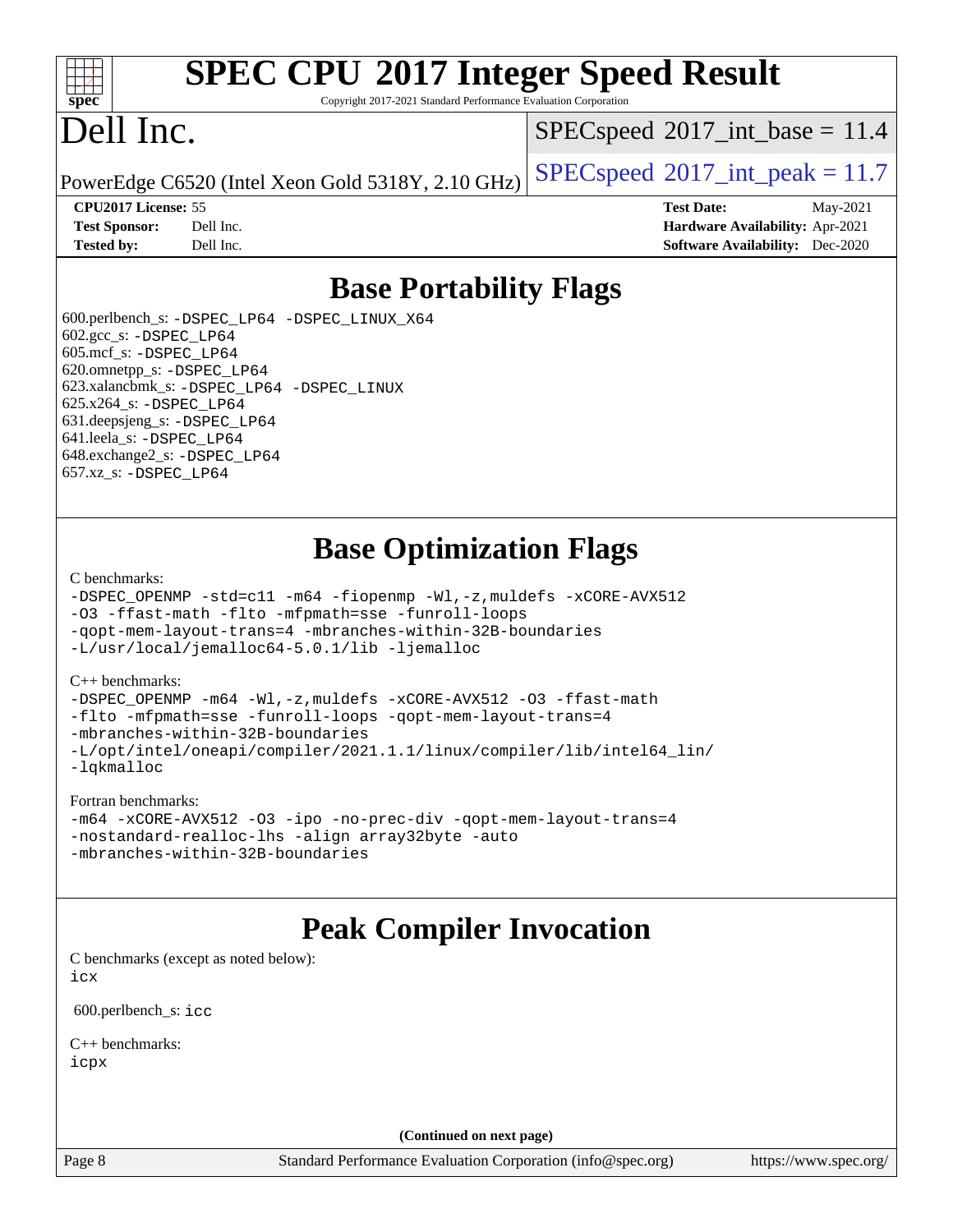# **[SPEC CPU](http://www.spec.org/auto/cpu2017/Docs/result-fields.html#SPECCPU2017IntegerSpeedResult)[2017 Integer Speed Result](http://www.spec.org/auto/cpu2017/Docs/result-fields.html#SPECCPU2017IntegerSpeedResult)**

Copyright 2017-2021 Standard Performance Evaluation Corporation

# Dell Inc.

**[spec](http://www.spec.org/)**

 $+\ +$ 

 $SPECspeed^{\circ}2017\_int\_base = 11.4$  $SPECspeed^{\circ}2017\_int\_base = 11.4$ 

PowerEdge C6520 (Intel Xeon Gold 5318Y, 2.10 GHz)  $\left|$  [SPECspeed](http://www.spec.org/auto/cpu2017/Docs/result-fields.html#SPECspeed2017intpeak)®[2017\\_int\\_peak = 1](http://www.spec.org/auto/cpu2017/Docs/result-fields.html#SPECspeed2017intpeak)1.7

**[CPU2017 License:](http://www.spec.org/auto/cpu2017/Docs/result-fields.html#CPU2017License)** 55 **[Test Date:](http://www.spec.org/auto/cpu2017/Docs/result-fields.html#TestDate)** May-2021 **[Test Sponsor:](http://www.spec.org/auto/cpu2017/Docs/result-fields.html#TestSponsor)** Dell Inc. **[Hardware Availability:](http://www.spec.org/auto/cpu2017/Docs/result-fields.html#HardwareAvailability)** Apr-2021 **[Tested by:](http://www.spec.org/auto/cpu2017/Docs/result-fields.html#Testedby)** Dell Inc. **[Software Availability:](http://www.spec.org/auto/cpu2017/Docs/result-fields.html#SoftwareAvailability)** Dec-2020

# **[Peak Compiler Invocation \(Continued\)](http://www.spec.org/auto/cpu2017/Docs/result-fields.html#PeakCompilerInvocation)**

[Fortran benchmarks](http://www.spec.org/auto/cpu2017/Docs/result-fields.html#Fortranbenchmarks): [ifort](http://www.spec.org/cpu2017/results/res2021q3/cpu2017-20210618-27116.flags.html#user_FCpeak_intel_ifort_8111460550e3ca792625aed983ce982f94888b8b503583aa7ba2b8303487b4d8a21a13e7191a45c5fd58ff318f48f9492884d4413fa793fd88dd292cad7027ca)

### **[Peak Portability Flags](http://www.spec.org/auto/cpu2017/Docs/result-fields.html#PeakPortabilityFlags)**

Same as Base Portability Flags

### **[Peak Optimization Flags](http://www.spec.org/auto/cpu2017/Docs/result-fields.html#PeakOptimizationFlags)**

[C benchmarks](http://www.spec.org/auto/cpu2017/Docs/result-fields.html#Cbenchmarks):

```
 600.perlbench_s: -Wl,-z,muldefs -prof-gen(pass 1) -prof-use(pass 2)
-xCORE-AVX512 -ipo -O3 -no-prec-div
-qopt-mem-layout-trans=4 -fno-strict-overflow
-mbranches-within-32B-boundaries
-L/usr/local/jemalloc64-5.0.1/lib -ljemalloc
 602.gcc_s: -m64 -std=c11 -Wl,-z,muldefs -fprofile-generate(pass 1)
-fprofile-use=default.profdata(pass 2) -xCORE-AVX512 -flto
-Ofast(pass 1) -O3 -ffast-math -qopt-mem-layout-trans=4
-mbranches-within-32B-boundaries
-L/usr/local/jemalloc64-5.0.1/lib -ljemalloc
605 \text{.mcf}\text{.s.} basepeak = yes
 625.x264_s: -DSPEC_OPENMP -fiopenmp -std=c11 -m64 -Wl,-z,muldefs
-xCORE-AVX512 -flto -O3 -ffast-math
-qopt-mem-layout-trans=4 -fno-alias
-mbranches-within-32B-boundaries
-L/usr/local/jemalloc64-5.0.1/lib -ljemalloc
657.xz_s: basepeak = yes
C++ benchmarks: 
620.omnetpp_s: basepeak = yes
 623.xalancbmk_s: basepeak = yes
 631.deepsjeng_s: basepeak = yes
                                       (Continued on next page)
```